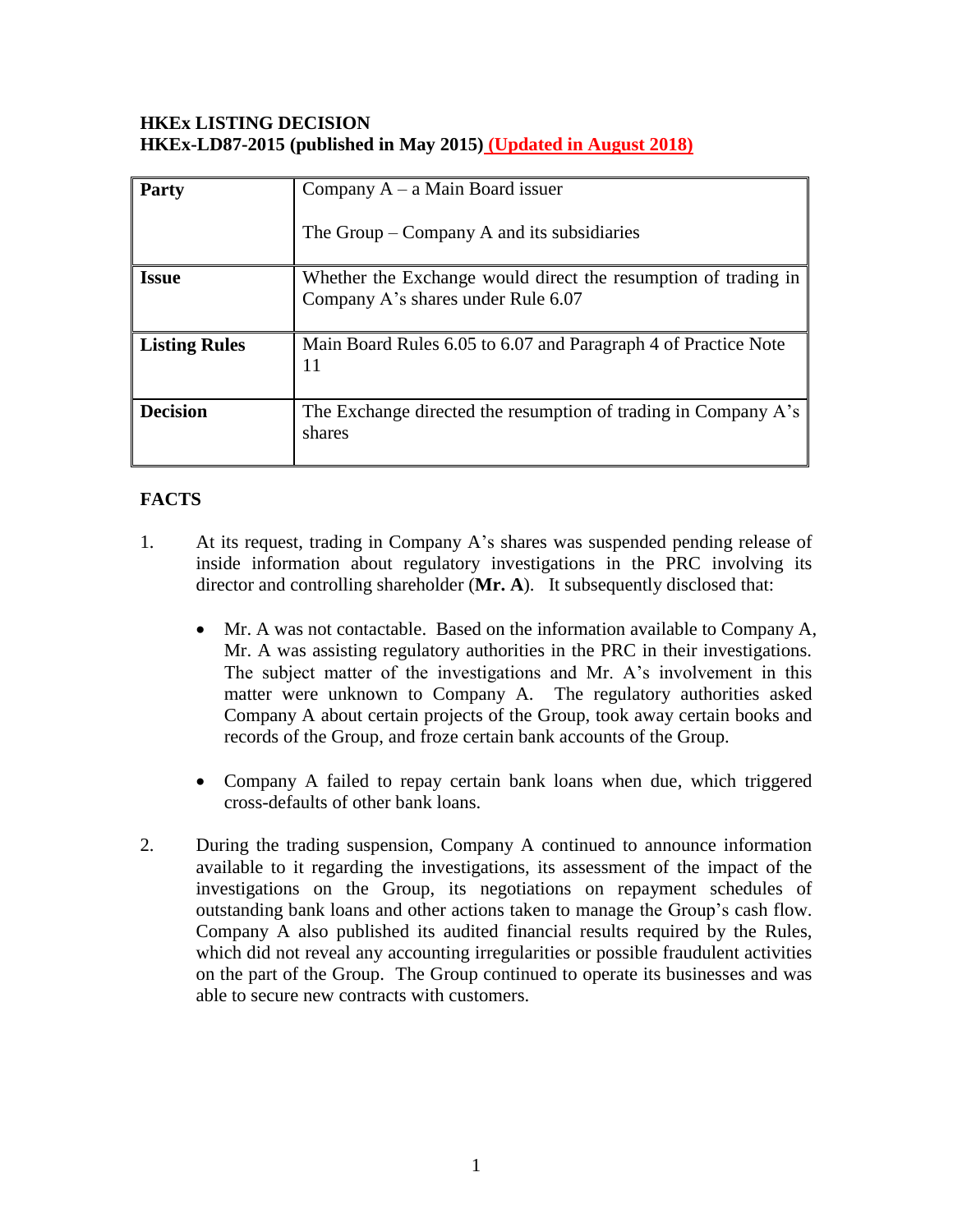- 3. Based on Company A's disclosures, the Exchange considered that the reasons for the initial trading suspension no longer applied and Company A had satisfied the conditions for trading resumption imposed on it (see also guidance for long suspended companieson long suspension and delisting set out in the Exchange's Guidance Letter HKE<sub>\*</sub>X-GL<del>66-13</del>95-18).(Updated in August 2018)
- 4. In response, Company A sought to continue the trading suspension for these reasons:
	- *Exceptional circumstances of the case:* Company A referred to Note 1 to Rule 6.05 which states that *"The Exchange is under an obligation to maintain an orderly and fair market for the trading of all Exchange listed securities and listed securities should be continuously traded save in exceptional circumstances."* It viewed *"exceptional circumstances"* as those not ordinarily encountered or anticipated and were beyond the control of the listed issuer concerned. It believed that its situation was exceptional and merited the Exchange allowing the continuing suspension.
		- *Trading resumption not in the best interests of shareholders:* Company A submitted that with the benefit of the trading suspension, it had made significant progress in negotiating with banks for new repayment schedules of its outstanding loans. It was concerned that there would likely be panic selling of its shares by some shareholders after trading resumption, which would undermine the prospects of its negotiations with banks of the Group's credit facilities.
		- *Undisclosed information:* Company A did not have the details of the investigations and was unable to make an informed view on the impact of the investigations on the Group's operations. It would be appropriate for the trading suspension to continue pending better understanding of these matters.

## **APPLICABLE LISTING RULES**

- 5. Main Board Rules 6.05 to 6.07 and Paragraph 4 of Practice Note 11 states that:
	- *"6.05 The duration of any trading halt or suspension should be for the shortest possible period. It is the issuer's responsibility to ensure that trading in its securities resumes as soon as practicable following the publication of an appropriate announcement or when the specific reasons given by the issuer supporting its request for a trading halt or suspension of trading in its securities, under rule 6.02, no longer apply*
		- *Note : (1) The Exchange is under an obligation to maintain an orderly and fair market for the trading of all Exchange listed securities and listed securities should be continuously traded save in exceptional circumstances.*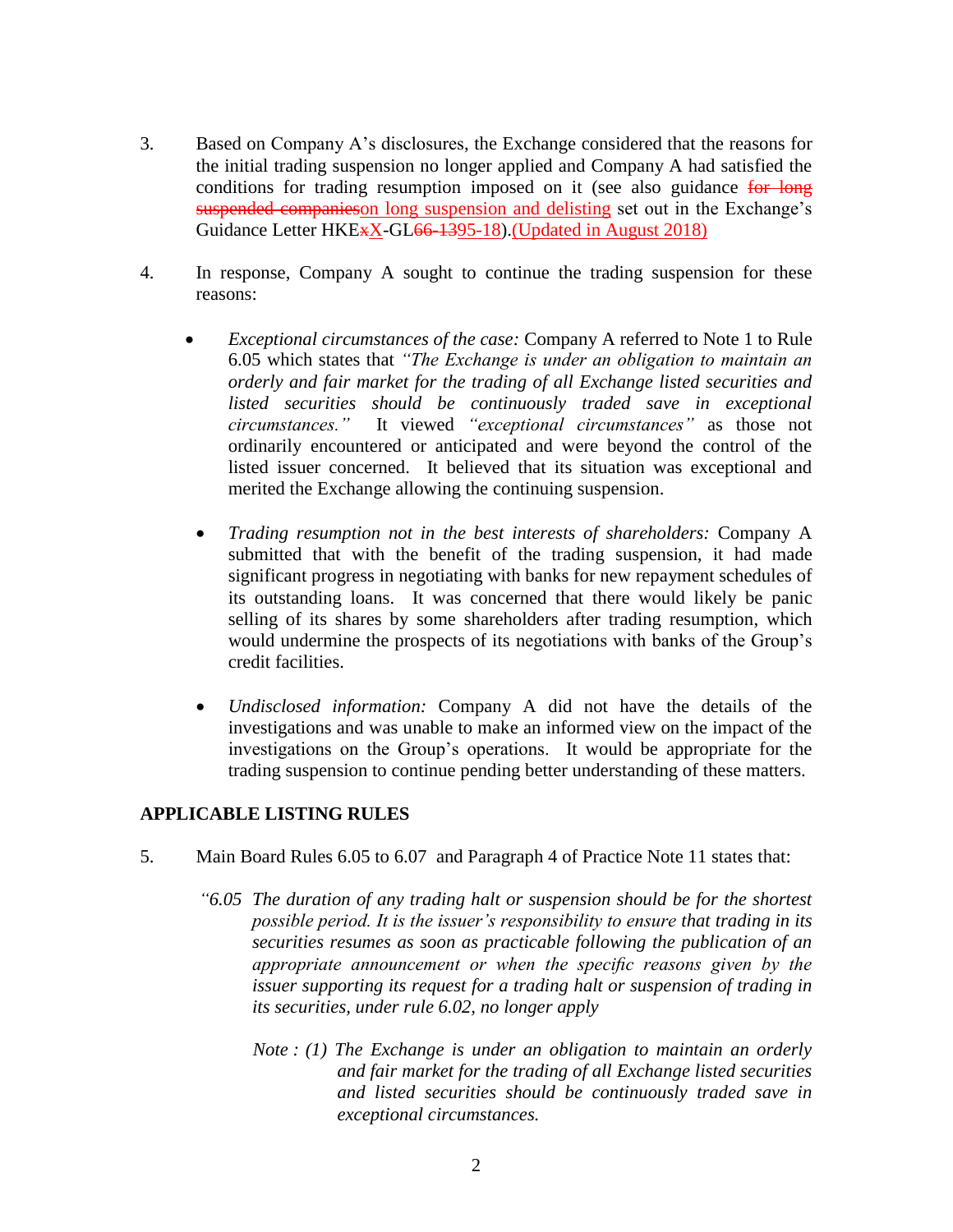- *(2) The Exchange considers that the continuation of any trading halt or suspension beyond such period as is absolutely necessary denies reasonable access to the market and prevents its proper functioning.*
- *6.06 Where trading has been halted or suspended the issuer shall notify the Exchange of:*
	- *(1) any change in circumstances affecting the reasons provided to the Exchange supporting the trading halt or suspension under rule 6.02; and*
	- *(2) any additional reasons which the issuer wishes the Exchange to take into account in the Exchange's determination whether or not the trading halt or suspension should be continued.*
	- *Note : (1) It is the issuer's responsibility to provide the Exchange with all relevant information, which is within the issuer's knowledge, to enable the Exchange to make an informed decision whether or not the trading halt or suspension of trading in the issuer's securities continues to be appropriate.*
- *6.07 The Exchange shall have the power to direct the resumption of trading of halted or suspended securities. In particular the Exchange may:*
	- *(1) require an issuer to publish an announcement, in such terms and within such period as the Exchange shall in its discretion direct, notifying the resumption of trading in the issuer's halted or suspended securities, following the publication of which the Exchange may direct resumption of trading; and/or*
	- *(2) direct a resumption of trading following the Exchange's publication of an announcement notifying the resumption of trading in the halted or suspended securities."*

*Paragraph 4 of Practice Note 11*

*"In the interest of a fair and continuous market, the Exchange requires a trading halt or suspension period to be kept as short as is reasonably possible. This means that an issuer must publish an appropriate announcement as soon as possible after the trading halt or suspension arises. Under normal circumstances, the Exchange will restore dealings as soon as possible following publication of an appropriate announcement, or after specific requirements have been met. Failure by an issuer to make an announcement when required, may, if the Exchange feels it to be*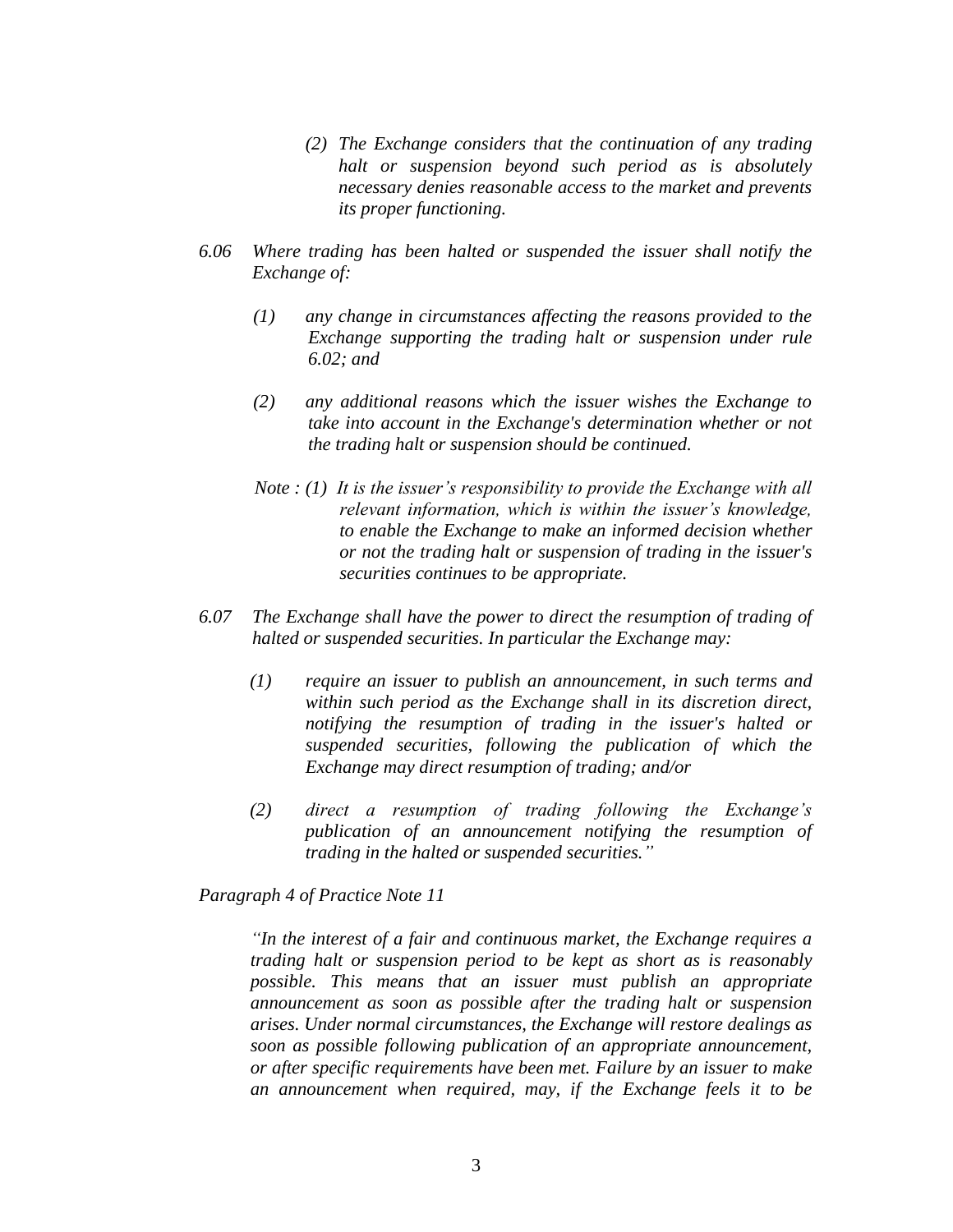*appropriate, result in the Exchange issuing its own announcement and a restoration of dealings without an announcement by the issuer…"*

### **ANALYSIS**

- 6. The Exchange has a statutory duty to maintain a fair, orderly and informed market for the trading of securities and act in the interest of the investing public. The structure of the Listing Rules and the continuing obligations regime place the onus on listed issuers to avoid or minimise the duration of any suspension of trading. In the interest of promoting a continuous market for trading of listed securities, the duration of any suspension should be for the shortest possible period.
- 7. The Exchange disagreed with the reasons provided by Company A for the continued suspension of trading:
	- The Exchange did not consider Company A's circumstances to be "exceptional" to justify the trading suspension. Suspension is a tool to facilitate the Exchange's role to maintain a fair, orderly and efficient market for the trading of securities or for the protection of investors. "Exceptional circumstances" to justify continuing suspension must serve these purposes. Where Company A might consider its circumstances to be "exceptional" and continued trading suspension to be in its best interests, the Exchange must also consider the interest of the investing public.

This case did not fall into any "exceptional circumstances" in the Rules that require trading suspension. Company A submitted that it did not have any unpublished information constituting inside information under the Securities and Futures Ordinance (**SFO**).

- A trading suspension should not be used as a means to facilitate negotiations of the Group's credit facilities. Issuers are not allowed to suspend trading in listed shares to artificially "maintain" a price which may not be reflective of the market price. Provided that investors are provided with all material information about the listed securities, the securities will be traded on an informed basis.
- While Company A did not have the details of the investigations and was unable to ascertain any future impact of the investigations on the Group, it had disclosed all available information regarding the investigations to the extent possible. The impact of the investigations on the Group had been revealed through its announcements and financial reports published after the trading suspension. Company A had admitted that it had no inside information disclosure obligation under the SFO. It was not appropriate to continue with the trading suspension pending future development in the investigation.